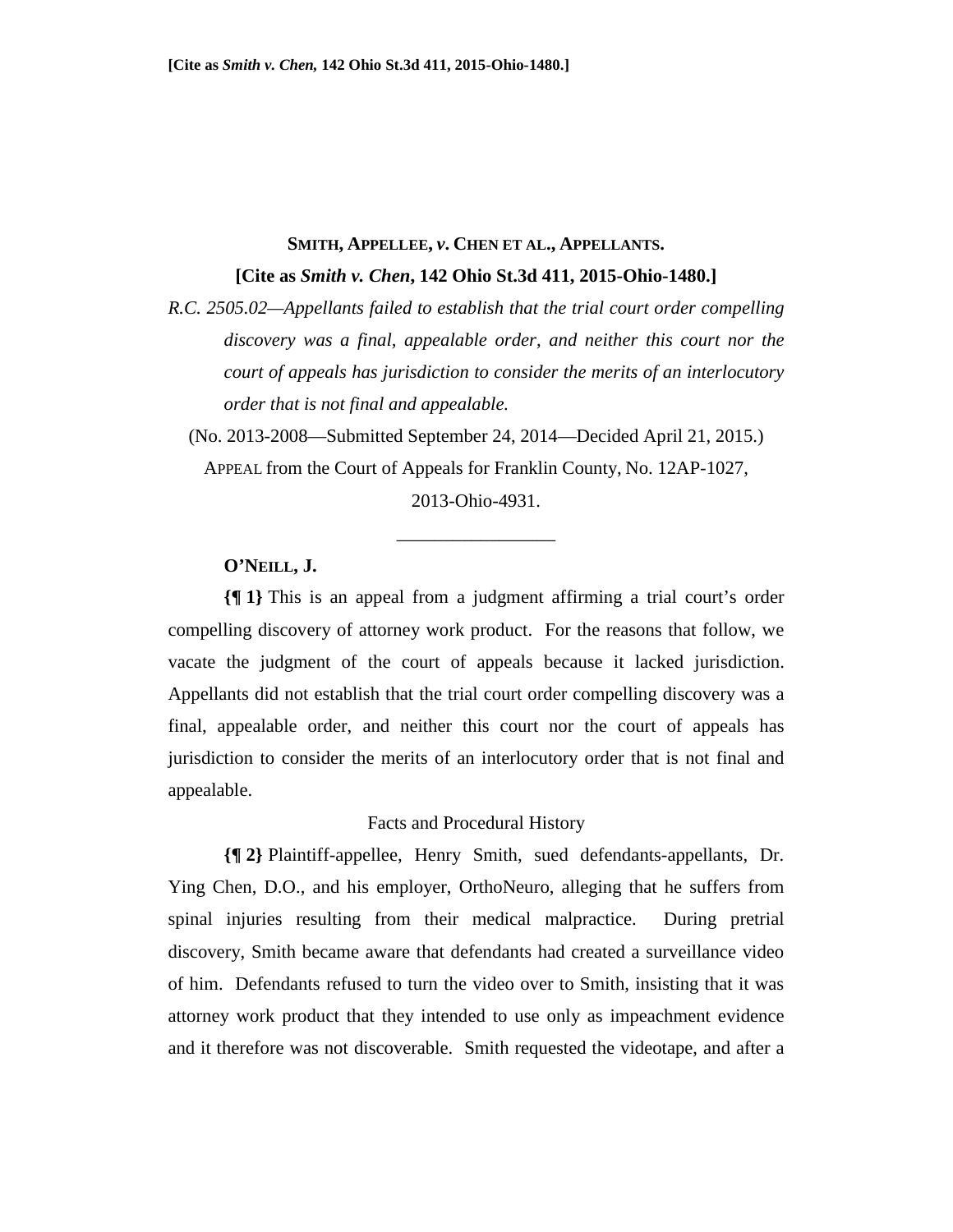series of discovery motions, the Franklin County Court of Common Pleas ordered defendants to produce it.

**{¶ 3}** Dr. Chen and OrthoNeuro appealed to the Tenth District Court of Appeals. The court of appeals reviewed the trial court's order for an abuse of discretion and affirmed. On the issue whether the discovery order was final and appealable, the court of appeals held merely that the order was final and appealable because "the surveillance video was attorney work-product subject to discovery for good cause." 2013-Ohio-4931, ¶ 11. The court of appeals did not determine whether Dr. Chen and OrthoNeuro would have a meaningful and effective remedy through an appeal after a final judgment is entered.

**{¶ 4}** The case is before this court upon Dr. Chen and OrthoNeuro's appeal from the court of appeals' judgment.

### Analysis

**{¶ 5}** At the outset, we do not agree with the court of appeals that the trial court's order compelling discovery was final and appealable. A proceeding for "discovery of privileged matter" is a "provisional remedy" within the meaning of R.C.  $2505.02(A)(3)$ . An order granting or denying a provisional remedy is final and appealable *only* if it has the effect of "determin[ing] the action with respect to the provisional remedy and prevent[ing] a judgment in the action in favor of the appealing party with respect to the provisional remedy" *and* "[t]he appealing party would not be afforded a meaningful or effective remedy by an appeal following final judgment as to all proceedings, issues, claims, and parties in the action." R.C.  $2505.02(B)(4)$ . A plain reading of the statute shows that an order must meet the requirements in *both* subsections of the provisional-remedy section of the definition of final, appealable order in order to maintain an appeal like the one we consider today.

**{¶ 6}** The court of appeals correctly observed that the order in this case determined the discovery issue against appellants, Dr. Chen and OrthoNeuro,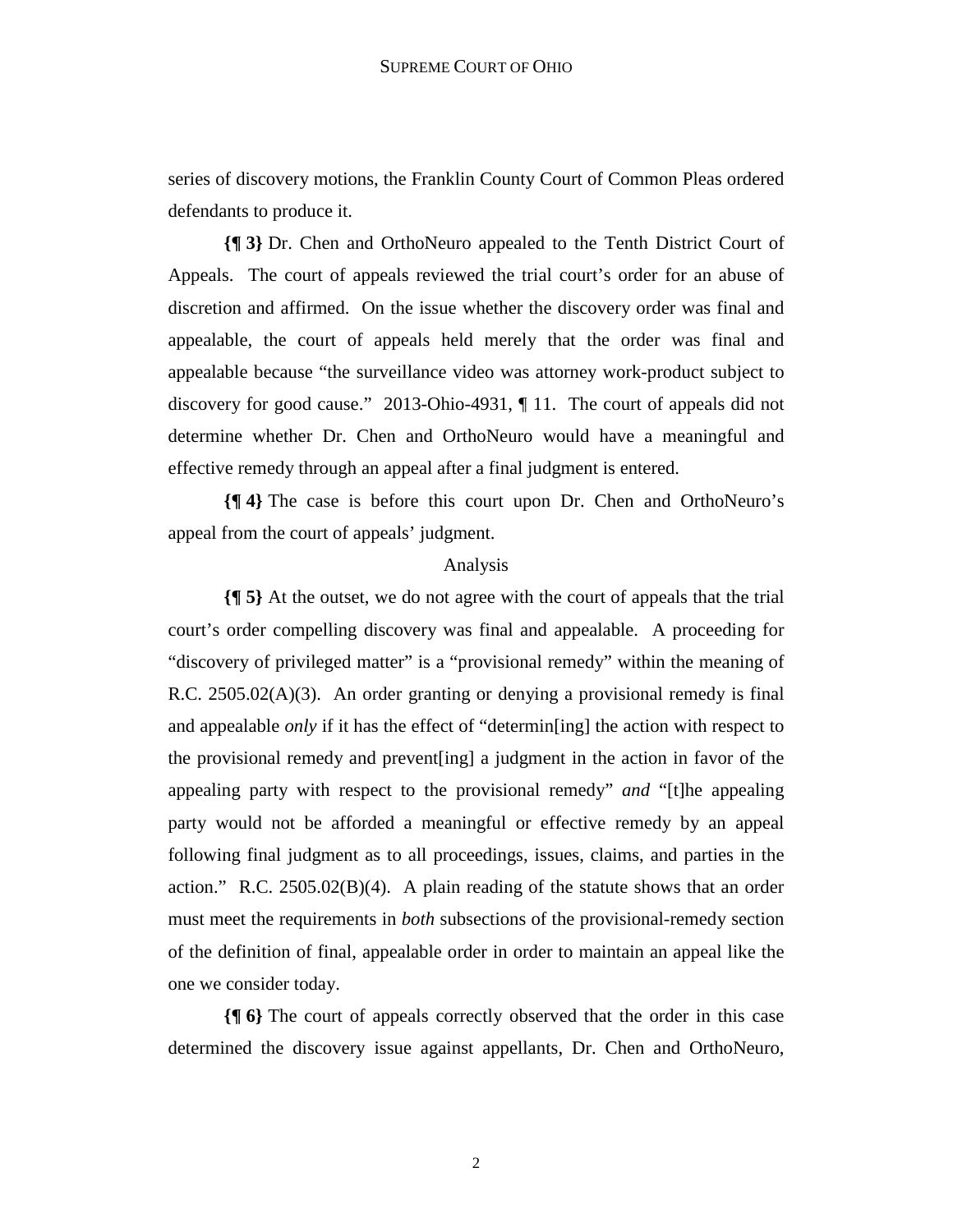preventing a judgment in their favor as to that issue. This is not the entire analysis. Dr. Chen and OrthoNeuro have never argued, much less established, that they would not be afforded a meaningful or effective remedy through an appeal after a final judgment is entered by the trial court resolving the entire case. They did not address the issue in any of their briefs here or in the court of appeals. The only reference to the statute defining final, appealable order that Dr. Chen and OrthoNeuro make is in their docketing statement filed in the court of appeals, in which the statute is listed as a statute requiring interpretation or application on appeal. Notably, Dr. Chen and OrthoNeuro again failed to address the requirement in R.C.  $2505.02(B)(4)(b)$  after this court ordered them to show cause why this matter should not be dismissed for lack of a final, appealable order. 141 Ohio St.3d 1461, 2015-Ohio-370, 24 N.E.3d 1180.

**{¶ 7}** We therefore cannot reach the merits of this appeal. There is no indication that the requirement in R.C.  $2505.02(B)(4)(b)$  has been met. Without a final, appealable order, the court of appeals lacked subject-matter jurisdiction over the appeal, *CitiMortgage, Inc. v. Roznowski*, 139 Ohio St.3d 299, 2014-Ohio-1984, 11 N.E.3d 1140, ¶ 10, and we therefore lack jurisdiction over the merits of the discovery order.

**{¶ 8}** The Ohio Constitution grants courts of appeals jurisdiction "to review and affirm, modify, or reverse judgments or final orders." Article IV, Section 3(B)(2). The legislature has enacted a law that specifies which orders are final. R.C. 2505.02. For an order granting discovery of privileged matter to be a final order, an appellant must affirmatively establish that an immediate appeal is necessary in order to afford a meaningful and effective remedy. R.C.  $2505.02(B)(4)(b)$ . This burden falls on the party who knocks on the courthouse doors asking for interlocutory relief. Rendering a judgment on the merits of this appeal would signal to litigants that if they are unhappy with discovery orders that might result in their losing their case, they can spend a few years appealing the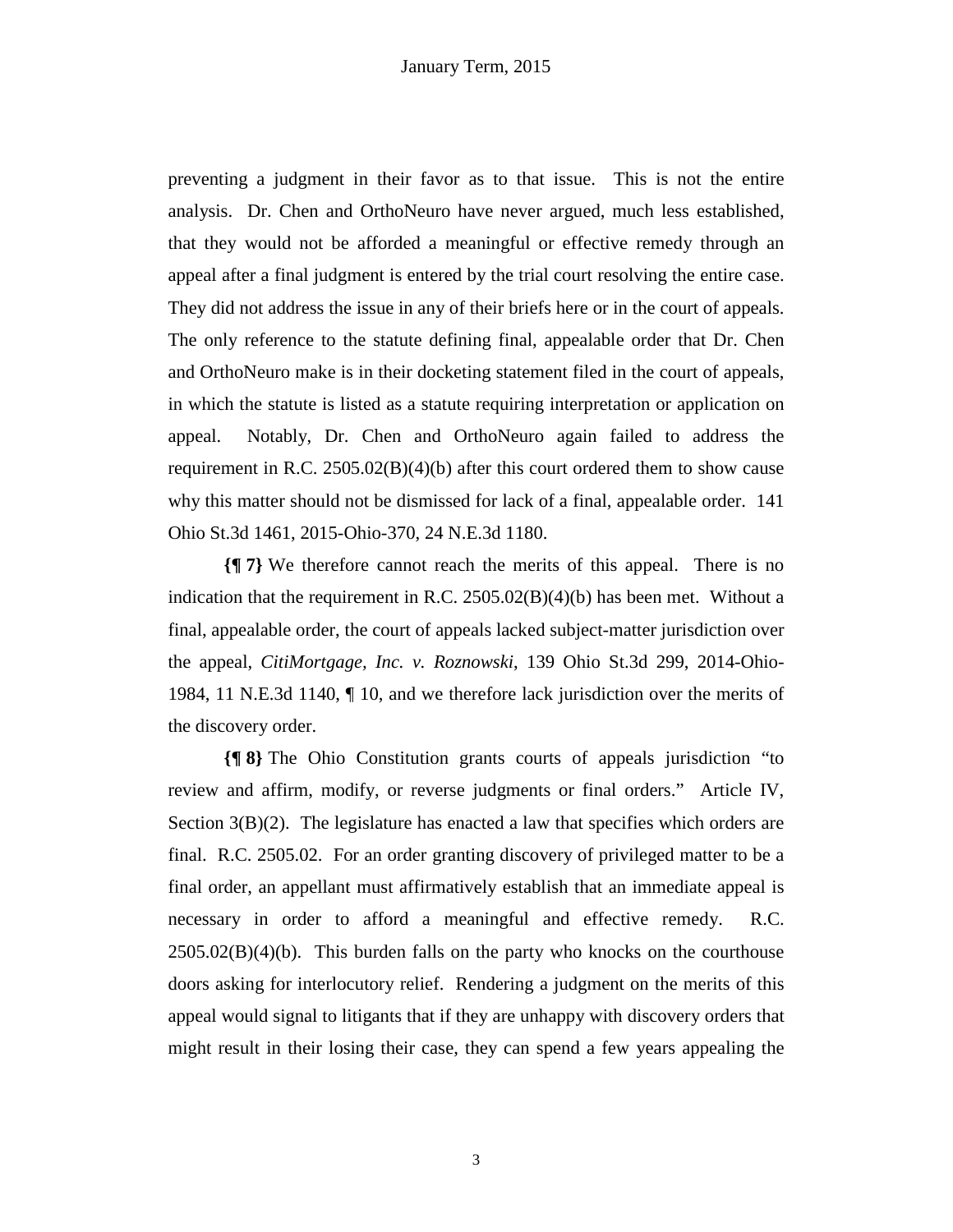matter all the way up to this court without proving a real need to do so. Dr. Chen and OrthoNeuro failed to establish why an immediate appeal is necessary here, and we must presume an appeal in the ordinary course would be meaningful and effective.

**{¶ 9}** This ruling does not adopt a new rule, nor does it make an appeal from an order compelling disclosure of privileged material more difficult to maintain. An order compelling disclosure of privileged material that would *truly* render a postjudgment appeal meaningless or ineffective may still be considered on an immediate appeal.

#### Conclusion

**{¶ 10}** Without a final, appealable order, the court of appeals lacked subject-matter jurisdiction over this matter. Therefore, we vacate the judgment of the Tenth District Court of Appeals and remand the matter to the Franklin County Court of Common Pleas for enforcement of its order compelling discovery of the surveillance video at issue here and for further proceedings.

> Judgment vacated and cause remanded.

O'CONNOR, C.J., and PFEIFER, LANZINGER, and O'NEILL, JJ., concur. O'DONNELL, KENNEDY, and FRENCH, JJ., dissent.

\_\_\_\_\_\_\_\_\_\_\_\_\_\_\_\_\_\_\_\_\_\_\_\_\_

### **KENNEDY, J., dissenting.**

**{¶ 11}** Respectfully, I dissent. I agree with the majority that "[a] proceeding for discovery of privileged matter" is a "provisional remedy" within the meaning of R.C. 2505.02(A)(3). Majority opinion at  $\P$  5. However, I dissent from the majority's decision to vacate the judgment of the court of appeals on the basis that the trial court's order was not final and appealable under R.C.  $2505.02(B)(4)$ .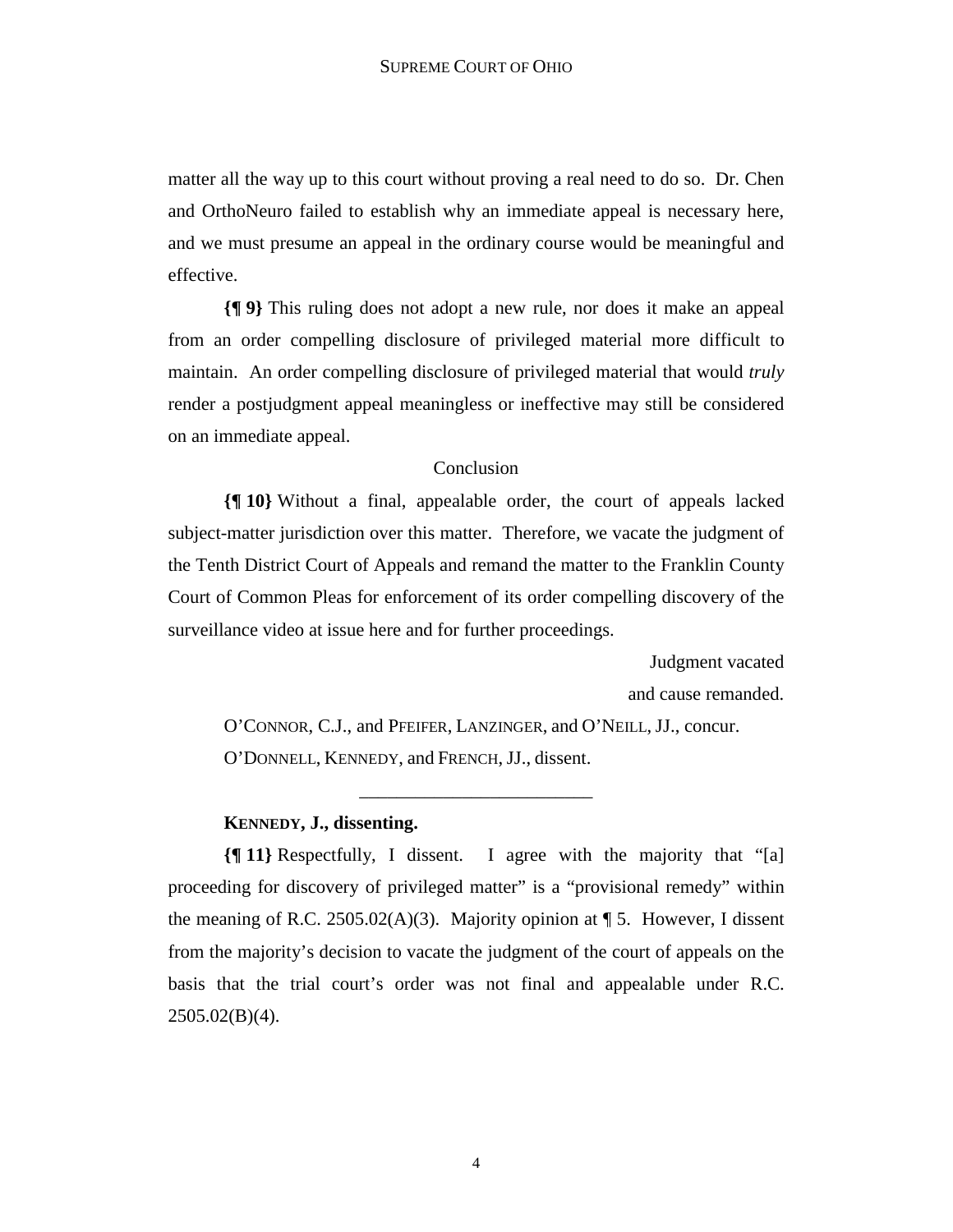**{¶ 12}** The issue that the majority seizes upon—a lack of a final, appealable order—to vacate the judgment of the court of appeals was not raised or briefed by the parties. In response to this court's show-cause order, appellants cited the Tenth District Court of Appeals' determination that the discovery order commanding the release of attorney work product was a final, appealable order. 2013-Ohio-4931 at ¶ 11. The majority summarily dismisses the appellate court's determination that the order was final and appealable, claiming that it based its determination on the mere fact that the surveillance video is attorney work product. However, the majority ignores the discussion by the court of appeals.

**{¶ 13}** Before addressing the sole assignment of error, the Tenth District first considered whether the order of the trial court was final and appealable. Id. at ¶ 10. While recognizing the interlocutory nature of discovery orders, the appellate court held that " 'orders requiring the disclosure of privileged information are final and appealable.' " Id. at  $\P$  11, quoting Legg v. Hallet, 10th Dist. Franklin No. 07AP-170, 2007-Ohio-6595, ¶ 15. Thereafter, citing the full provisions of R.C. 2505.02(B)(4) and our holding that " 'the work-product doctrine provides a *qualified* privilege,' " the Tenth District held that the trial court's order was final and appealable. (Emphasis sic.) 2013-Ohio-4931, ¶ 11, quoting Squire, Sanders & Dempsey, L.L.P. v. Givaudan Flavors Corp., 127 Ohio St.3d 161, 2010-Ohio-4469, 937 N.E.2d 533, at ¶ 55. Without considering the controlling effect of Legg on the appellate court, the majority simply declares that the trial court's order was not final and appealable.

**{¶ 14}** In addition to ignoring the Tenth District's precedent, the holding by the majority summarily changes the law in all appellate districts. Orders compelling discovery of privileged information have been considered final, appealable orders under R.C. 2505.02(B)(4) in every district. The Twelfth District Court of Appeals explained why in *Schmidt v. Krikorian*, 12th Dist. Clermont No. CA2011-05-035, 2012-Ohio-683, ¶ 21: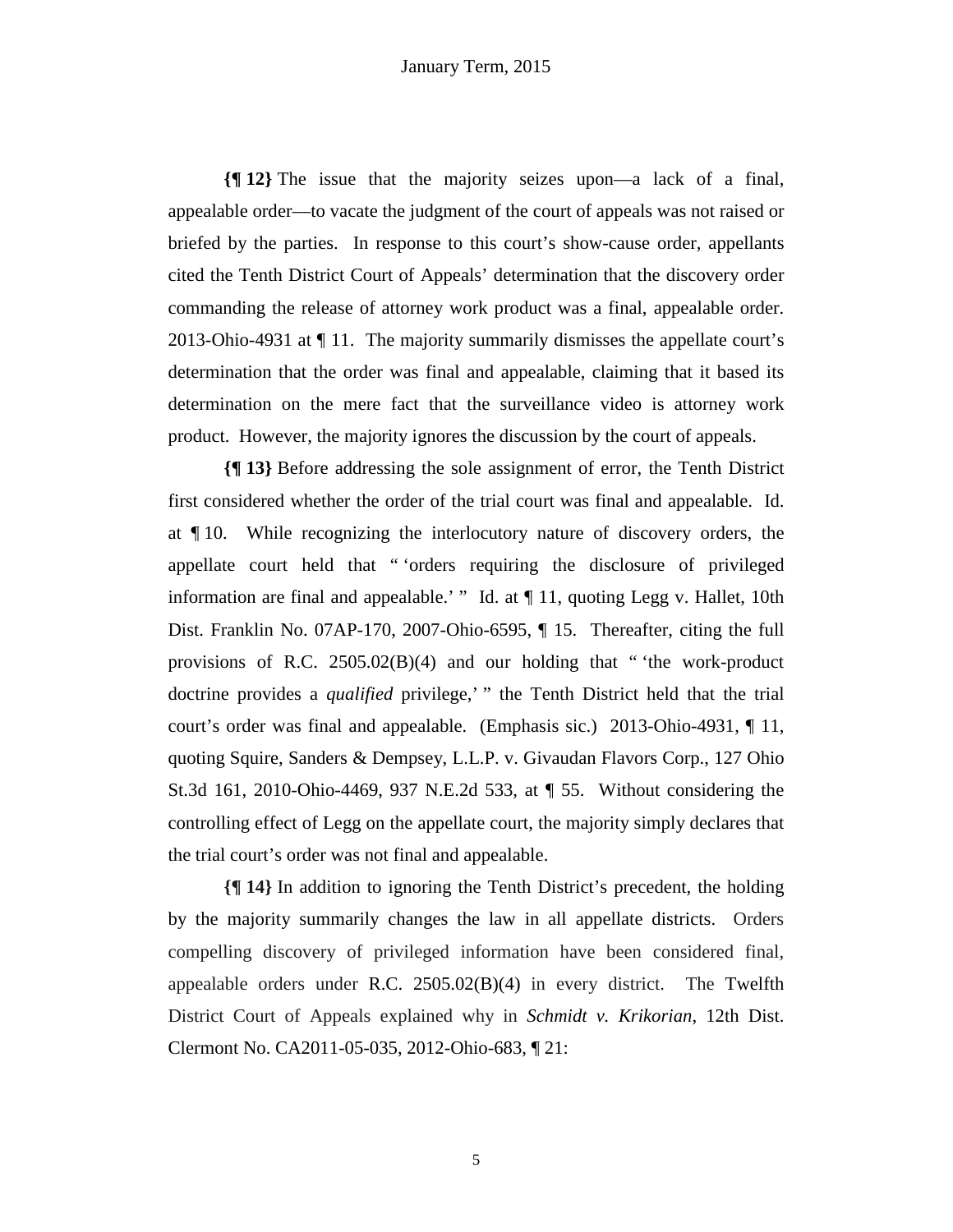Denial of a protective order and the resulting order to produce allegedly privileged materials meets prong (a) of R.C. 2505.02(B)(4) because it determines the action with respect to the provisional remedy and prevents judgment in respect to that provisional remedy. R.C. 2505.02(B)(4)(a); *Ramun v. Ramun,* 7th Dist. [Mahoning] No. 08MA185, 2009-Ohio-6405, ¶ 24. Further, such an order meets prong (b) of R.C. 2505.02(B)(4), because forcing disclosure of allegedly privileged material will destroy the privilege and "the proverbial bell cannot be unrung." *Id.,* ¶ 26. As such, an order requiring disclosure of allegedly privileged material is a final order that is immediately appealable. *Id.,* ¶ 27.

**{¶ 15}** Since 1998, when subsection (B)(4) was added to R.C. 2505.02, seven appellate districts, in addition to the Tenth and Twelfth, have held that orders compelling discovery of alleged privileged materials are final and appealable: *Whitt v. ERB Lumber*, 156 Ohio App.3d 518, 2004-Ohio-1302, 806 N.E.2d 1034 (2d Dist.); *Nester v. Lima Mem. Hosp*., 139 Ohio App.3d 883, 885, 745 N.E.2d 1153 (3d Dist.2000) ("Finding information to be privileged and not subject to an exception allowing for its disclosure after the fact clearly does not afford the appealing party a meaningful or effective remedy"); *King v. Am. Std. Ins. Co. of Ohio*, 6th Dist. Lucas No. L-06-1306, 2006-Ohio-5774, ¶ 20; *Delost v. Ohio Edison Co*., 7th Dist. Mahoning No. 07-MA-171, 2007-Ohio-5680, ¶ 4 (orders compelling discovery of privileged material are final, appealable orders under R.C. 2505.02(B)(4) because "no meaningful appeal would be present at the conclusion of the proceedings"); *Smalley v. Friedman, Domiano & Smith Co., L.P.A*., 8th Dist. Cuyahoga No. 83636, 2004-Ohio-2351, ¶ 17; *Grove v. Northeast Ohio Nephrology Assoc., Inc.,* 164 Ohio App.3d 829, 2005-Ohio-6914, 844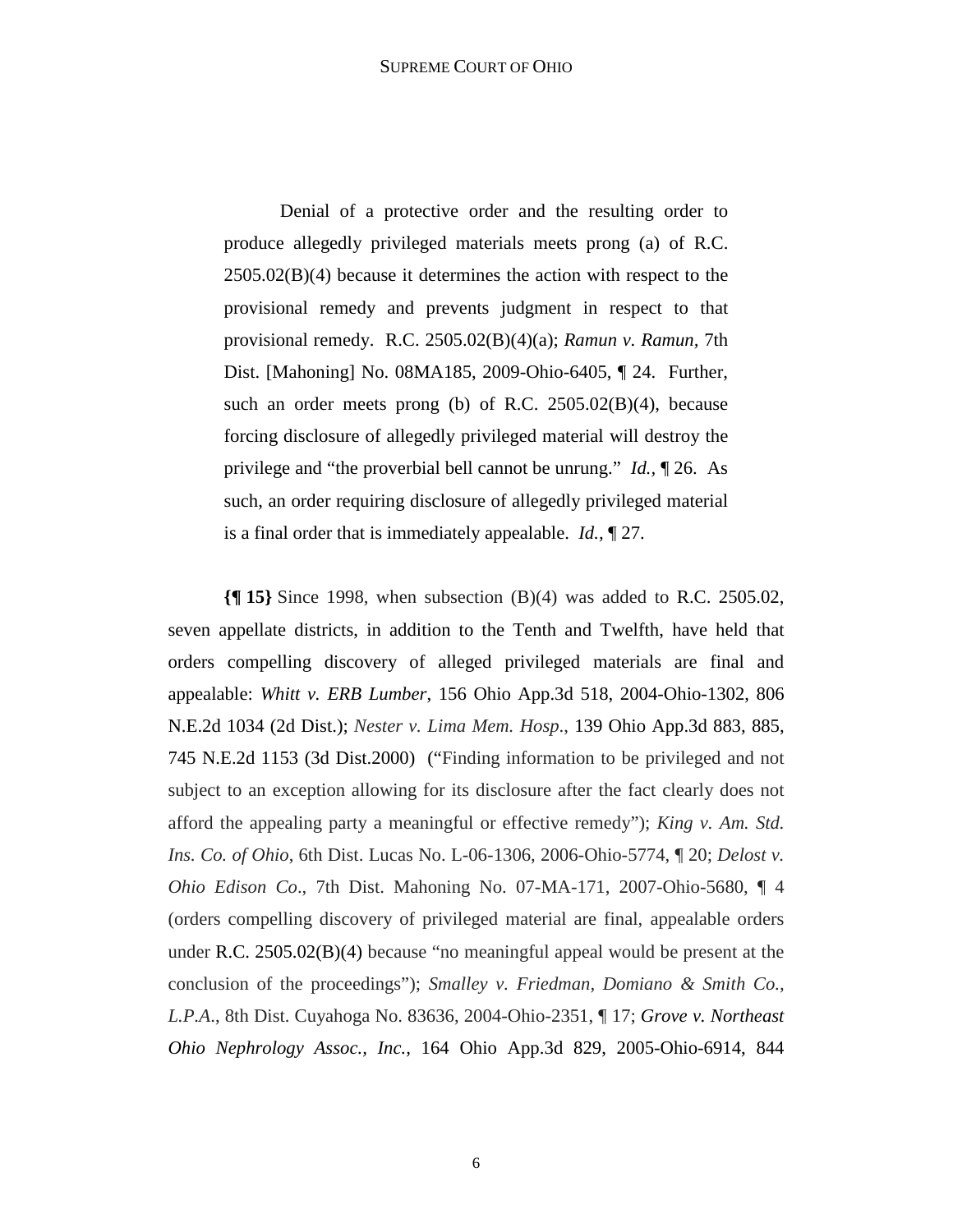N.E.2d 400 (9th Dist.), ¶ 9 ("appealing subsequent to a final judgment would not be meaningful because the physician-patient privilege would have already been compromised"); and *Cobb v. Shipman*, 11th Dist. Trumbull No. 2011-T-0049, 2012-Ohio-1676, ¶ 35 ("an order compelling the production of presumptively privileged material to an opposing party now constitutes a final appealable order and will be reviewable by an appellate court. R.C. 2505.02(B)(4)").

**{¶ 16}** Even before the 1998 amendments to R.C. 2505.02, courts recognized orders compelling discovery of alleged privileged material as final and appealable, given the nature of privilege. *See Calihan v. Fullen*, 78 Ohio App.3d 266, 268, 604 N.E.2d 761 (1st Dist.1992) ("the harm caused by compelled production of this privileged information cannot be remedied by appellate review of the order after the entry of final judgment"); *Hollis v. Finger*, 69 Ohio App.3d 286, 292, 590 N.E.2d 784 (4th Dist.1990); *Brown v. Yothers*, 56 Ohio App.3d 29, 30, 564 N.E.2d 714 (5th Dist.1988). In short, today's holding destabilizes the law with regard to whether orders compelling production of allegedly privileged material are final and appealable.

**{¶ 17}** In my view, the trial court's order compelling production of the privileged material was final and appealable under R.C. 2505.02(B)(4). Therefore, I would reach the merits of the case.

**{¶ 18}** For these reasons, I respectfully dissent.

O'DONNELL and FRENCH, JJ., concur in the foregoing opinion.

Colley, Shroyer & Abraham Co., L.P.A., and David I. Shroyer, for appellee.

\_\_\_\_\_\_\_\_\_\_\_\_\_\_\_\_\_\_\_\_\_\_\_\_\_

Roetzel & Andress, L.P.A., and Douglas G. Leak; and Hammond, Sewards & Williams and Frederick A. Sewards, for appellants.